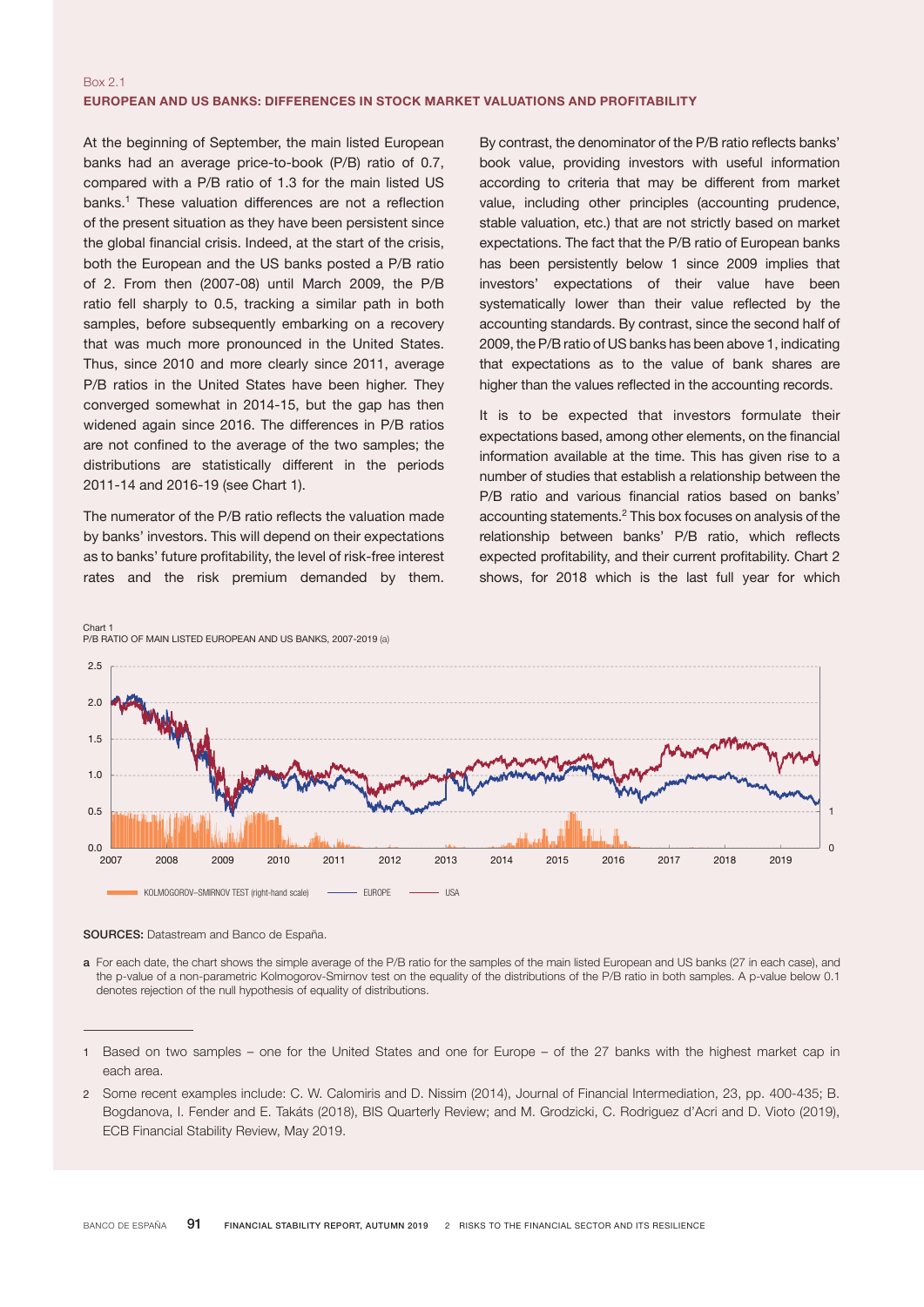data are available, that there is a positive relationship between return on equity (ROE) and the P/B ratio. It also shows, in almost all cases, that both ROE and the P/B ratio are higher at US banks than at their European counterparts. Accordingly, the banks with the highest current profitability in 2018 seem to be associated with higher expectations of discounted future profitability with respect to present book value.

Chart 3 shows the regression coefficients of the ROE ratio, as an explanatory factor of the P/B value ratio, in a series of cross-sectional regressions from 2007 to 2018, separating the European and US samples. The positive relationship between ROE and the P/B ratio observed in Chart 2 for 2018 is not confined to that year, as the coefficients are generally positive and significant for the different years, albeit not stable over time. With the onset of the crisis, the ROE coefficient for the European sample decreases significantly compared with that estimated for 2007 (0.04), up to 2017 and 2018 when it rises to 0.05 and 0.08, respectively. The coefficient is almost zero both in 2008 and 2012, when the financial crisis in Europe was at its peak and support measures were approved for the banking and the sovereign sector.<sup>3</sup> The coefficient is generally higher for US banks (0.06 on average) than for European banks (0.03 on average) and also varies over time. After dropping to a zero non-significant level in 2009, the year in which the Troubled Asset Relief Program (TARP) was implemented, it has held above its pre-crisis levels and above the levels of European banks.

In accordance with these findings, the relationship between actual profitability and the P/B ratio is stronger for the United States in the geographical dimension, and for recent periods in the time dimension. This may be because investors perceive that current ROE has greater predictive power over future profitability, or because there is greater emphasis on short-term profitability. Correlation analysis does not permit distinction between the two explanations. In any event, it is important to note that in the years when critical support measures were approved for the banking sector, a disconnection between the two variables is observed.

Given the existence of this relationship, the next step is to analyse how this profitability measure for the main European and US banks has evolved in the period. Chart 4 depicts the change in the ROE ratio in the two samples and shows how the initial stage of the crisis prompted a sharp slump in profitability in 2008. This was followed by a subsequent recovery up to 2010, as support measures for the banking sector were implemented in both areas, financial stress eased and activity recovered somewhat. From 2010 the paths began to diverge, with US banks recording a steady ROE ratio around 8%, compared with the much lower and more volatile level recorded by European banks. Indeed, their ROE fell significantly in 2016 and especially in 2012, against the backdrop of the sovereign crisis and the renewed economic downturn. As was observed in Chart 1, there is a clear time parallel in the paths of the P/B ratio in the United States and Europe.

The differences in profitability between the European and US banks in terms of ROE are greater if measured by return on total assets (ROA), owing to the differences in their leverage ratios (equity to total assets): the banks in the European sample had a leverage ratio of 6% in 2018, compared with 10.6% for the US banks (see Chart 5). ROA, which may be decomposed as the product of ROE and the leverage ratio, is higher for the US banks, as both ROE and the leverage ratio are lower in Europe. In terms of ROA, not only is there a positive difference in favour of the US banks in net income in the numerator, but the total assets of the European banks in the sample are considerably higher than those of their US counterparts,<sup>4</sup> thus driving down this ratio for the European sample.

In an attempt to investigate the causes of these differences in profitability aside of the level of leverage, Chart 5 also shows the income statement breakdown (in terms of total assets) of the banks in the US and the European samples for 2018. As the chart shows, the key factors for US banks' higher profitability are their greater capacity to generate net income, through net interest income (2.1% in the United States compared with 1.2% in Europe) and through service fees and gains/losses on financial transactions that make up gross income (2% compared with 1%).

<sup>3</sup> See, for example, [ECB Financial Stability Review,](https://www.ecb.europa.eu/pub/pdf/fsr/financialstabilityreview200812en.pdf?52a15926c865e9ce503e16cd3f19f87c) December 2008, Special Feature, "Recent Policy Initiatives to Strengthen the Resilience of the Financial System", pp. 129-134; and [ECB Financial Stability Review](https://www.ecb.europa.eu/pub/pdf/fsr/financialstabilityreview201212en.pdf?47131016f3484504ec56420628b2f354), December 2012, Chapter 3 on Financial Markets.

<sup>4</sup> There are various reasons for this difference, including the different treatment of the scope of consolidation, especially as regards securitisations.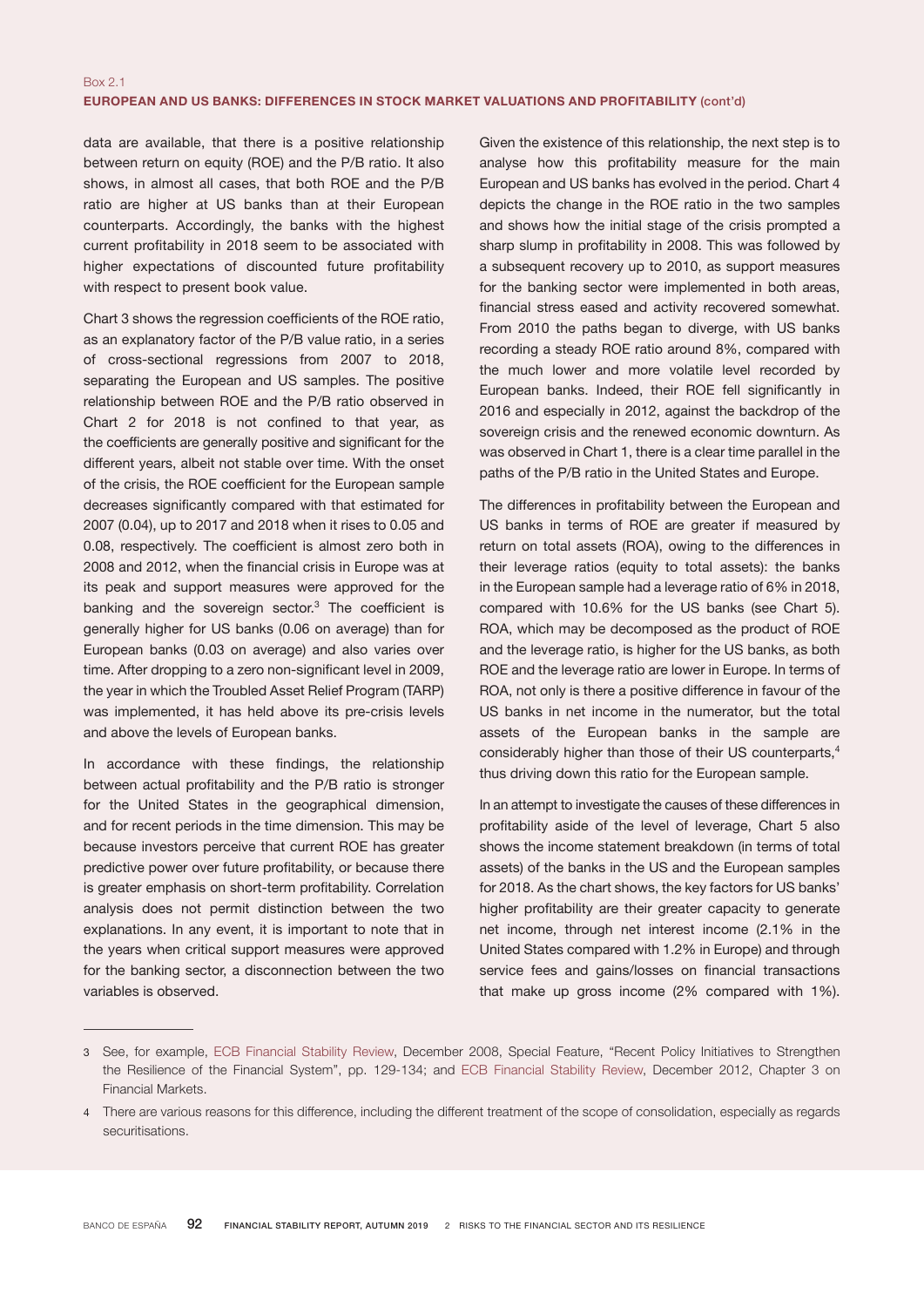#### Box 2.1

### EUROPEAN AND US BANKS: DIFFERENCES IN STOCK MARKET VALUATIONS AND PROFITABILITY (cont'd)

Chart 2 RELATIONSHIP IN 2018 BETWEEN P/B RATIO (VERTICAL AXIS) AND ROE (HORIZONTAL AXIS) OF MAIN LISTED EUROPEAN AND US BANKS (a)



Chart 3 EFFECT OF ROE ON P/B OF MAIN LISTED EUROPEAN AND US BANKS (b)



COEFFICIENT EUROPE COEFFICIENT USA THRESHOLD 10% OF SIGNIFICANCE (right-hand scale) P-VALUE DIFFERENCE TEST (right-hand scale)

Chart 4 PROFITABILITY (ROE) OF MAIN LISTED EUROPEAN AND US BANKS



Chart 5 STRUCTURE OF 2018 INCOME STATEMENT AND LEVERAGE RATIO OF MAIN LISTED EUROPEAN AND US BANKS (c)



SOURCES: Datastream, SNL and Banco de España.

- a The chart depicts the average P/B ratio in 2018 (vertical axis) and ROE in 2018 (horizontal axis) of the 54 banks making up the two samples. The crosses denote the median values of P/B and ROE of the European and US banks.
- **b** For each year of the period 2007-2018, a cross-sectional regression is made: P/B<sub>i</sub> =  $\alpha_{\text{USA}} \times \mathsf{I}_{\text{USA}} + \alpha_{\text{EUR}} \times \mathsf{I}_{\text{EUR}} + \beta_{\text{USA}} \times \text{ROE}_i \times \mathsf{AOE}_i \times \mathsf{IOE}_i \times \mathsf{I}_{\text{EUR}}$  $I_{\text{EUR}}$  +  $\varepsilon_i$  where P/B<sub>i</sub> and ROE<sub>i</sub> are the price-to-book and ROE ratios of bank i,  $I_{\text{USA}}$  and  $I_{\text{EUR}}$  denote that they belong to either the US or the European  $E_{\text{B}}$  and  $E_{\text{E}}$  and  $E_{\text{E}}$  are constants corresponding to the samples of European and US banks, and  $\beta_{\text{B}}$  and  $\beta_{\text{E}}$  are the coefficients of the ROE effect corresponding to the samples of European and US banks. The identity of the coefficients is examined by means of a null hypothesis test (H<sub>0</sub>:  $β_{USA} = β_{EUR}$  based on the F statistic. The orange markers in the chart denote the p-values. The standard errors used are robust to heteroskedasticity. The coefficients  $\beta_{USA}$  and  $\beta_{EUR}$  are individually significant in all the regressions, except in 2008 for Europe and in 2009 for the United States.
- c The left-hand side of the chart depicts the income statement breakdown in terms of total assets of the main European and US banks. The righthand side presents the leverage ratio, defined as equity to total assets.